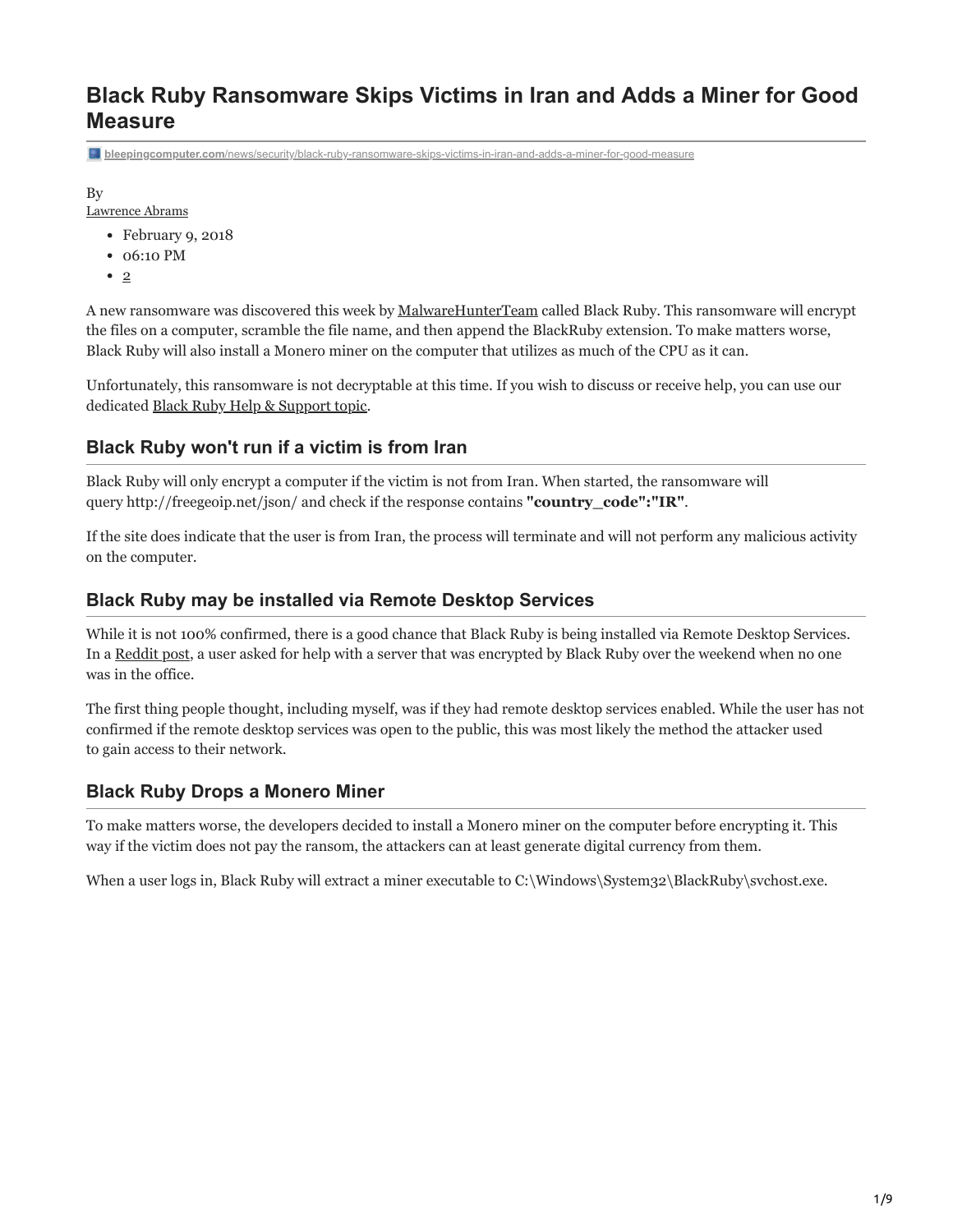

**Extract Embedded Miner**

When the miner is executed, it will connect to the pool at de01.supportxmr.com:3333 where it will begin mining for the Monero currency.

| Processes<br>Applications       | Services         | Performance | Networking | Lisers                                   |
|---------------------------------|------------------|-------------|------------|------------------------------------------|
| Image Name                      | <b>User Name</b> | CPU         | Memory (   | ▲<br>Description                         |
| WINDOWSUI.EXE *32               | Liser            | 51          | 7,752K     | Microsoft Windows Defender               |
| sychost.exe                     | <b>SYSTEM</b>    | 25          | 22,052K    | Host Process for Windows Services        |
| sychost.exe                     | <b>SYSTEM</b>    | 18          | 170,700 K  | <b>Host Process for Windows Services</b> |
| csrss.exe                       | <b>SYSTEM</b>    | 04          | 1,864K     | <b>Client Server Runtime Process</b>     |
| sychost.exe *32                 | <b>Liser</b>     | 02          | 140K       |                                          |
| GoogleUpdate.exe *32            | <b>SYSTEM</b>    | 00          | 980 K      | Google Installer                         |
| taskhost.exe                    | <b>I</b> Iser    | 00          | 5,256 K    | Host Process for Windows Tasks           |
| msjexec.exe                     | <b>SYSTEM</b>    | 00          | 2,276K     | Windows® installer                       |
| chrome, exe                     | User             | 00          | 22,128K    | Google Chrome                            |
| GoogleUpdate.exe *32            | <b>SYSTEM</b>    | 00          | 3,300K     | Google Installer                         |
| chrome, exe                     | User             | 00          | 1,332K     | Google Chrome                            |
| chrome.exe                      | User             | 00          | 26,212K    | Google Chrome                            |
| sychost.exe                     | $10CA$           | 00          | 2,736 K    | Host Process for Windows Services        |
| SystemExplorerServic            | Liser            | 00          | 4,160K     | System Explorer Service<br>٠             |
| ٠                               |                  |             | ш          | ь                                        |
| V Show processes from all users |                  |             |            | <b>End Process</b>                       |

**Svchost.exe Miner in Task Manager**

When mining it will use the maximum amount of CPU it can, which will cause a computer to become extremely slow and for a victim's CPU to become very hot for an extended period of time.

## **How Black Ruby encrypts a computer**

When Back Ruby is installed it will check to see if your IP address is in Iran. If it is, it will terminate the program. If not, it will first extract a Monero miner as described above. After it extracts and executes the miner it will terminate the sql.exe process and execute the following commands: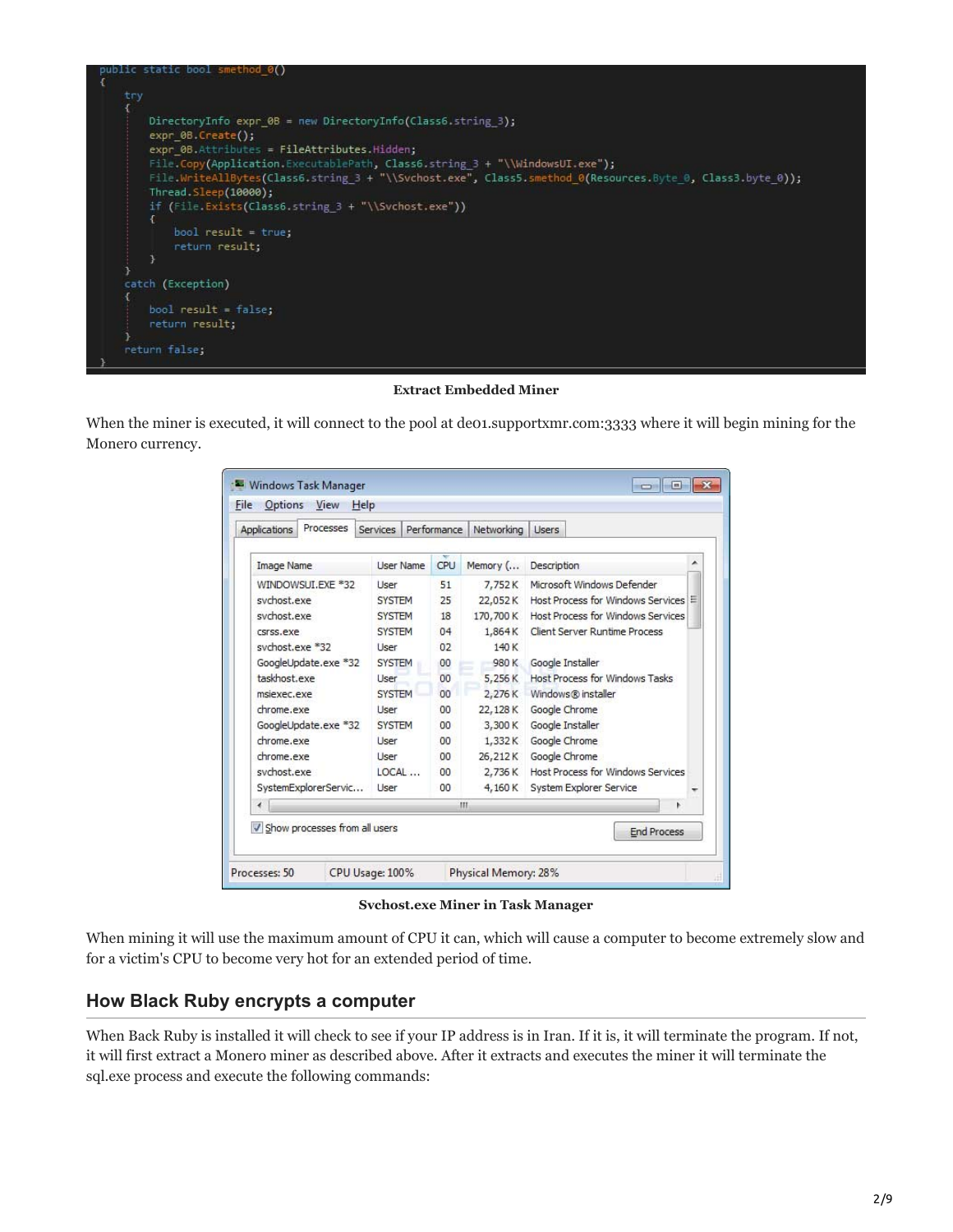cmd.exe /C vssadmin.exe delete shadows /all /Quiet cmd.exe /C WMIC.exe shadowcopy delete cmd.exe /C Bcdedit.exe /set {default} recoveryenabled no cmd.exe /C Bcdedit.exe /set {default} bootstatuspolicy ignoreallfailures cmd.exe /C wevtutil.exe cl Application cmd.exe /C wevtutil.exe cl Security cmd.exe /C wevtutil.exe cl System

After those commands are executed, it will scan the computer for certain file types that it will encrypt. The files types encrypted by Black Ruby are:

.gif, .apk, .groups, .hdd, .hpp, .log, .m2ts, .m4p, .mkv, .mpeg, .epub, .yuv, .ndf, .nvram, .ogg, .ost, .pab, .pdb, .pif, .png, .qed, .qcow, .otp, .s3db, .qcow2, .rvt, .st7, .stm, .vbox, .vdi, .vhd, .vhdx, .vmdk, .vmsd, .psafe3, .vmx, .vmxf, .3fr, .3pr, .ab4, .accde, .accdr, .accdt, .ach, .acr, .sd0, .sxw, .adb, .advertisements, .agdl, .ait, .apj, .asm, .awg, .back, .backup, .sti, .oil, .backupdb, .bay, .bdb, .bgt, .bik, .bpw, .cdr3, .cdr4, .cdr5, .cdr6, .ycbcra, .cdrw, .ce1, .ce2, .cib, .craw, .crw, .csh, .csl, .db\_journal, .dc2, .pptm, .dcs, .ddoc, .ddrw, .der, .des, .dgc, .djvu, .dng, .drf, .dxg, .eml, .ppt, .erbsql, .erf, .exf, .ffd, .fh, .fhd, .gray, .grey, .gry, .hbk, .ibd, .7z, .ibz, .iiq, .incpas, .jpe, .kc2, .kdbx, .kdc, .kpdx, .lua, .mdc, .mef, .config, .mfw, .mmw, .mny, .mrw, .myd, .ndd, .nef, .nk2, .nop, .nrw, .ns2, .ns3, .ldf, .ns4, .nwb, .nx2, .nxl, .nyf, .odb, .odf, .odg, .odm, .orf, .otg, .oth, .py, .ots, .ott, .p12, .p7b, .p7c, .pdd, .pem, .plus\_muhd, .plc, .pot, .pptx, .py, .qba, .qbr, .qbw, .qbx, .qby, .raf, .rat, .raw, .rdb, .rwl, .rwz, .conf , .sda, .sdf, .sqlite, .sqlite3, .sqlitedb, .sr2, .srf, .srw, .st5, .st8, .std, .stx, .sxd, .sxg, .sxi, .sxm, .tex, .wallet, .wb2, .wpd, .x11, .x3f, .xis, .ARC, .contact, .dbx, .doc, .docx, .jnt, .jpg, .msg, .oab, .ods, .pdf, .pps, .ppsm, .prf, .pst, .rar, .rtf, .txt, .wab, .xls, .xlsx, .xml, .zip, .1cd, .3ds, .3g2, .7zip, .accdb, .aoi, .asf, .asp, .aspx, .asx, .avi, .bak, .cer, .cfg, .class, .cs , .css, .csv, .db, .dds, .dwg, .dxf, .flf, .flv, .html, .idx, .js, .key, .kwm, .laccdb, .lit, .m3u, .mbx, .md, .mdf, .mid, .mlb, .mov, .mp3, .mp4, .mpg, .obj, .odt, .pages, .php, .psd, .pwm, .rm, .safe, .sav, .save, .sql, .srt, .swf, .thm, .vob, .wav, .wma, .wmv, .xlsb, 3dm, .aac, .ai, .arw, .c, .cdr, .cls, .cpi, .cpp, .cs, .db3, .docm, .dot, .dotm, .dotx, .drw, .dxb, .eps, .fla, .flac, .fxg, .java, .m, .m4v, .max, .mdb, .pcd, .pct, .pl, .potm, .potx, .ppam, .ppsm, .ppsx, .pptm, .ps, .r3d, .rw2, .sldm, .sldx, .svg, .tga, .wps, .xla, .xlam, .xlm, .xlr, .xlsm, .xlt, .xltm, .xltx, .xlw, .act, .adp, .al, .1, .bkp, .blend, .cdf, .cdx, .cgm, .cr2, .crt, .dac, .dbf, .dcr, .ddd, .design, .dtd, .fdb, .fff, .fpx, .h, .iif, .indd, .jpeg, .mos, .nd, .nsd, .nsf, .nsg, .nsh, .odc, .odp, .pas, .pat, .pef, .pfx, .ptx, .qbb, .qbm, .sas7bdat, .say, .st4, .st6, .stc, .sxc, .tlg, .wad, .xlk, .aiff, .bmp, .cmt, .dat, .dit, .edb, .flvv, .avhd , .back , .c , .ctl , .dbf , .disk , .dwg , .gz, .mail, .nrg, .ora , .ova, .ovf, .pmf, .ppt , .pptx, .pst, .pvi, .pyc, .sln, .tar, .vbs, .vcb, .vfd, .vmc, .vsd, .vsdx, .vsv, .work, .xvd, .123, .3dm, .602, .aes, .asc, .brd, .bz2, .cmd, .dch, .dif, .dip, .docb, .frm, .gpg, .jsp, .lay, .lay6, .m4u, .mml, .myi, onetoc2, .PAQ, .ps1, .sch, .slk, .snt, .suo, .tgz, .tif, .tiff, .uop, .uot, .vcd, .wk1, .wks, .xlc",

When encrypting files it will rename them to the format Encrypted [scrambled file name.BlackRuby. For example, a file called test.jpg would be encrypted and renamed as

Encrypted\_zIX2dFXFt9qNfifBu1mqkNVYTX79ZS48TWWU5BRm3Q.BlackRuby.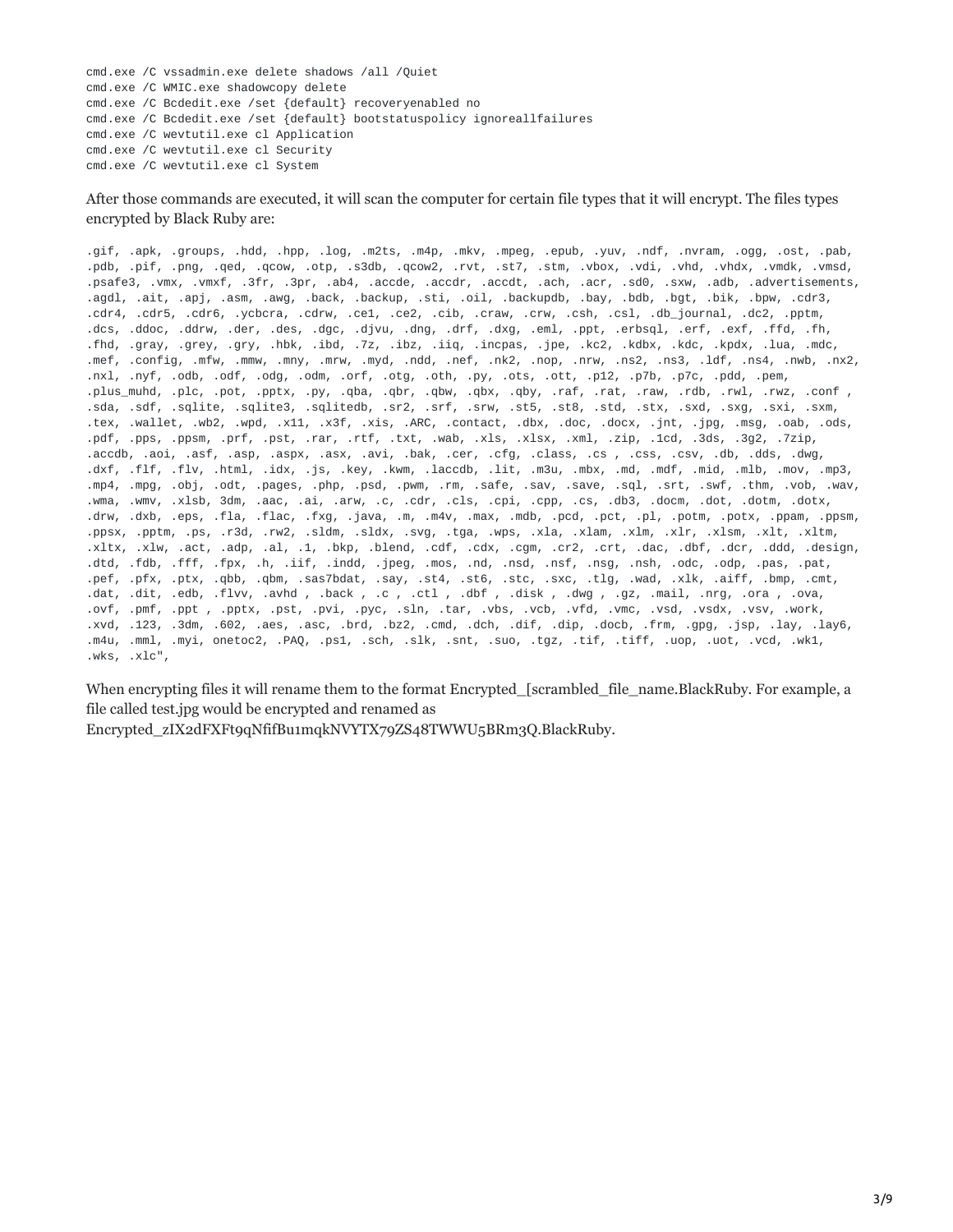

#### **Encrypted BlackRuby Files**

When the ransomware has finished encrypting a computer, it will drop a ransom note named **HOW-TO-DECRYPT-FILES.txt** to the Windows desktop. This ransom note is quite bizarre and doesn't quite make sense. For example, it opens with the following statement and gets more bizarre as you continue to read it.

Congratulations, you are now part of our family #BlackRuby Ransomware. The range of this family is wider and bigger every day.

Our hosts welcome our presence because we will give them a scant souvenir from the heart of Earth.

In summary, it will contain instructions to contact the developer at TheBlackRuby@Protonmail.com and to make a payment of \$650 USD in bitcoin to the address 19S7k3zHphKiYr85T25FnqdxizHcgmjoj1. This address is static and has one payment made to it so far.

The full contents of the ransom note are below.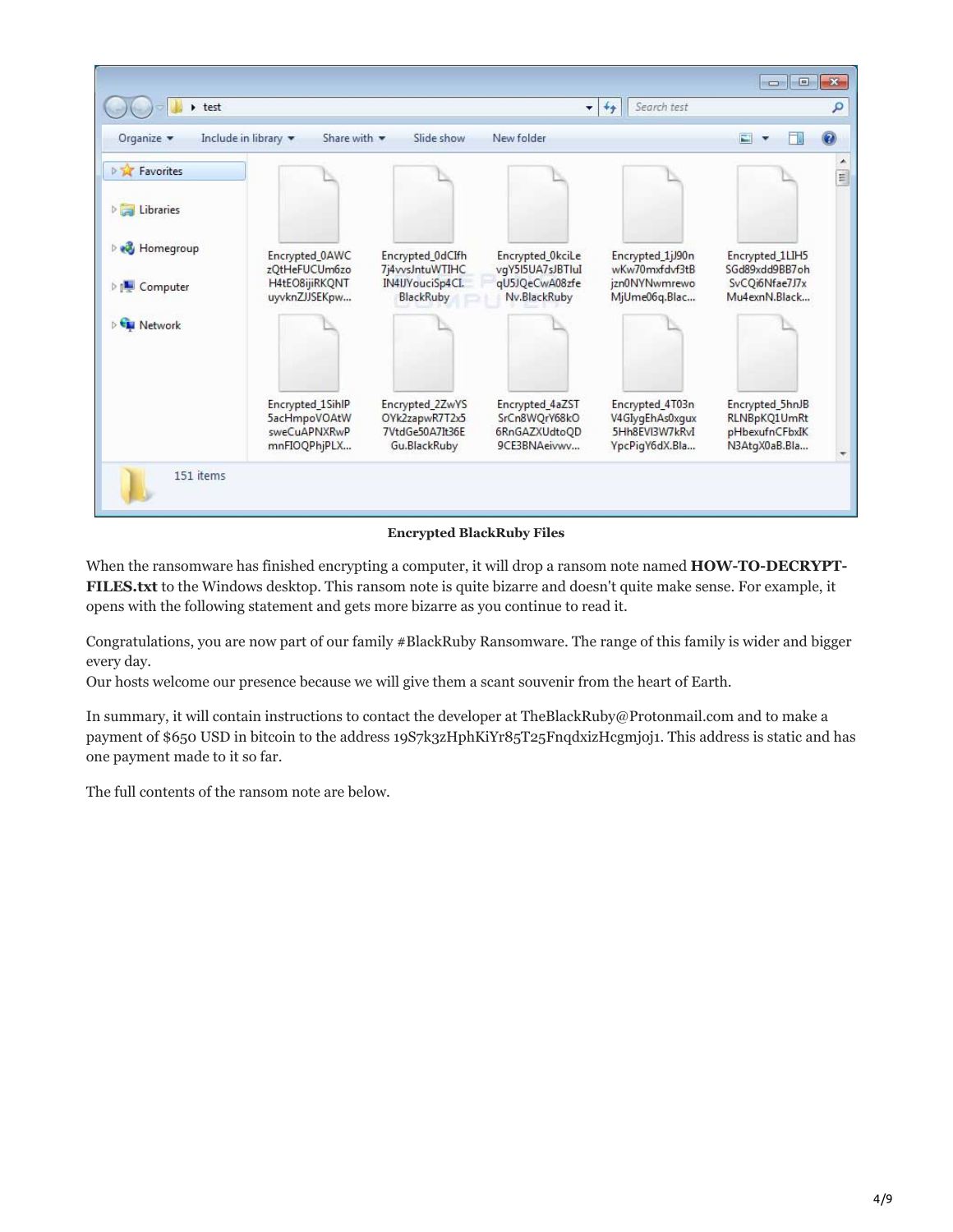

**Ransom Note Part 2**

Unfortunately, at this time there is no way to decrypt files encrypted by Black Ruby for free. Furthermore, if you do not plan on paying the ransom, be sure to remove the Monero miner or your computer will become unusable due to the high CPU utilization.

If you wish to discuss this ransomware, you can use our [BlackRuby Ransomware Help & Support topic](https://www.bleepingcomputer.com/forums/t/670337/black-ruby-ransomware-help-support-blackruby-how-to-decrypt-filestxt/).

## **How to protect yourself from the Black Ruby Ransomware**

To protect yourself from the Black Ruby Ransomware, it is particularly important that you do not have any computers running remote desktop services connected directly to the Internet. Instead place computers running remote desktop behind VPNs so that they are only accessible to those who have VPN accounts on your network.

In order to protect yourself from ransomware in general, it is important that you use good computing habits and security software. First and foremost, you should always have a reliable and tested backup of your data that can be restored in the case of an emergency, such as a ransomware attack.

You should also have security software that incorporates behavioral detections to combat ransomware and not just signature detections or heuristics. For example, [Emsisoft Anti-Malware](https://www.bleepingcomputer.com/download/emsisoft-anti-malware/) and [Malwarebytes Anti-Malware](https://www.bleepingcomputer.com/download/malwarebytes-anti-malware/) both contain behavioral detection that can prevent many, if not most, ransomware infections from encrypting a computer.

Last, but not least, make sure you practice the following security habits, which in many cases are the most important steps of all:

- Backup, Backup, Backup!
- Do not open attachments if you do not know who sent them.
- Do not open attachments until you confirm that the person actually sent you them,
- Scan attachments with tools like [VirusTotal](https://www.virustotal.com/#/home/upload).
- Make sure all Windows updates are installed as soon as they come out! Also make sure you update all programs, especially Java, Flash, and Adobe Reader. Older programs contain security vulnerabilities that are commonly exploited by malware distributors. Therefore it is important to keep them updated.
- Make sure you use have some sort of security software installed that uses behavioral detections or white list technology. White listing can be a pain to train, but if your willing to stock with it, could have the biggest payoffs.
- Use hard passwords and never reuse the same password at multiple sites.

[For a complete guide on ransomware protection, you visit our How to Protect and Harden a Computer against](https://www.bleepingcomputer.com/news/security/how-to-protect-and-harden-a-computer-against-ransomware/) Ransomware article.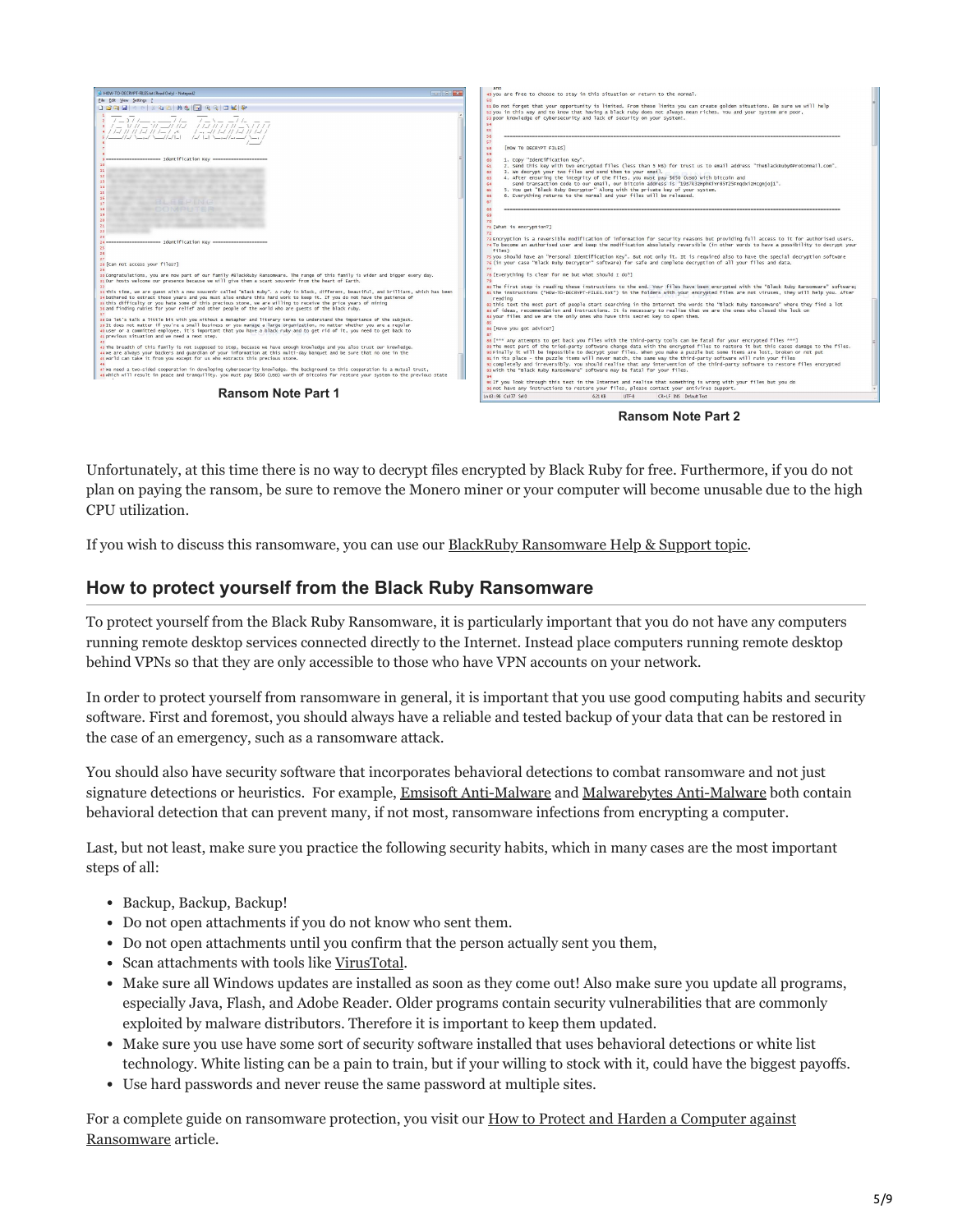## **Related Articles:**

[New 'Cheers' Linux ransomware targets VMware ESXi servers](https://www.bleepingcomputer.com/news/security/new-cheers-linux-ransomware-targets-vmware-esxi-servers/)

[SpiceJet airline passengers stranded after ransomware attack](https://www.bleepingcomputer.com/news/security/spicejet-airline-passengers-stranded-after-ransomware-attack/)

[US Senate: Govt's ransomware fight hindered by limited reporting](https://www.bleepingcomputer.com/news/security/us-senate-govt-s-ransomware-fight-hindered-by-limited-reporting/)

[New RansomHouse group sets up extortion market, adds first victims](https://www.bleepingcomputer.com/news/security/new-ransomhouse-group-sets-up-extortion-market-adds-first-victims/)

[Ransomware attack exposes data of 500,000 Chicago students](https://www.bleepingcomputer.com/news/security/ransomware-attack-exposes-data-of-500-000-chicago-students/)

### **IOCs**

#### **Hashes:**

daea4b5ea119786d996f33895996396892fa0bdbb8f9e9fcc184a89d0d0cb85e

#### **Files:**

C:\Windows\system32\BlackRuby\WindowsUI.exe C:\Windows\system32\BlackRuby\Svchost.exe

## **Registry Keys:**

HKEY\_CURRENT\_USER\\SOFTWARE\\Microsoft\\BlackRuby HKEY\_LOCAL\_MACHINE\\SOFTWARE\\Microsoft\\Windows\\CurrentVersion\\Run "Windows Defender" = "C:\Windows\system32\BlackRuby\WindowsUI.exe"

## **Email Addresses::**

TheBlackRuby@Protonmail.com

### **Ransom Note Text:**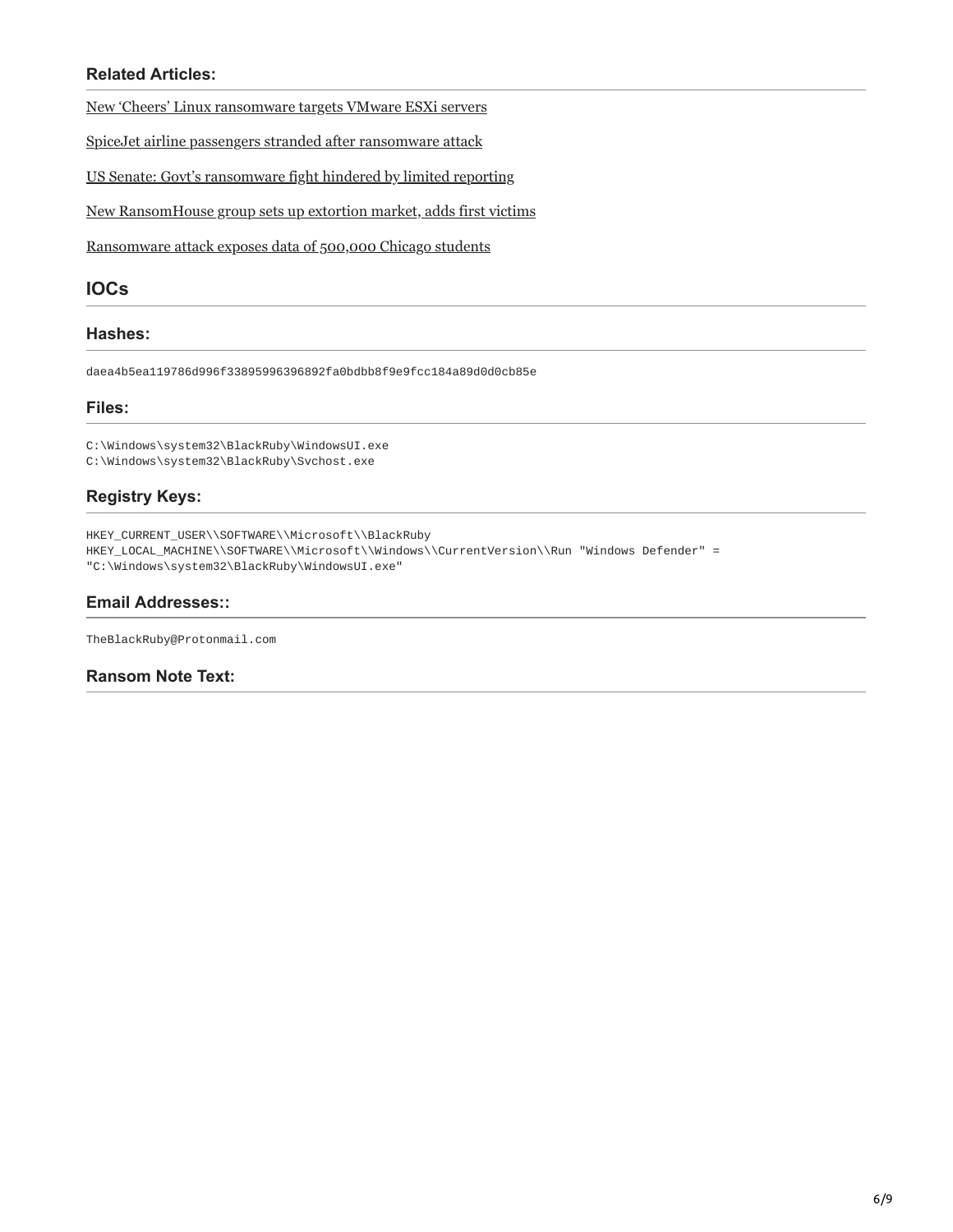$\_\_\_\_\_\_\_\_\_\_$ / \_\_ ) / /\_\_\_ \_ \_\_\_\_ / /\_\_ / \_\_ \ \_\_ \_\_ / /\_ \_\_ \_\_ / \_\_ |/ // \_\_ `// \_\_\_// //\_/ / /\_/ // / / // \_\_ \ / / / / / /\_/ // // /\_/ // /\_\_ / ,< / \_, \_// /\_/ // /\_/ // /\_/ / /\_\_\_\_\_//\_/ \\_\_,\_/ \\_\_\_//\_/|\_| /\_/ |\_| \\_\_,\_//\_.\_\_\_/ \\_\_, / /\_\_\_\_/

===================== Identification Key =====================

 $[id]$ 

===================== Identification Key =====================

[Can not access your files?]

Congratulations, you are now part of our family #BlackRuby Ransomware. The range of this family is wider and bigger every day. Our hosts welcome our presence because we will give them a scant souvenir from the heart of Earth.

This time, we are guest with a new souvenir called "Black Ruby". A ruby in black, different, beautiful, and brilliant, which has been bothered to extract those years and you must also endure this hard work to keep it. If you do not have the patience of this difficulty or you hate some of this precious stone, we are willing to receive the price years of mining and finding rubies for your relief and other people of the world who are guests of the black ruby.

So let's talk a little bit with you without a metaphor and literary terms to understand the importance of the subject. It does not matter if you're a small business or you manage a large organization, no matter whether you are a regular user or a committed employee, it's important that you have a black ruby and to get rid of it, you need to get back to

previous situation and we need a next step.

The breadth of this family is not supposed to stop, because we have enough knowledge and you also trust our knowledge. We are always your backers and guardian of your information at this multi-day banquet and be sure that no one in the world can take it from you except for us who extracts this precious stone.

We need a two-sided cooperation in developing cybersecurity knowledge. The background to this cooperation is a mutual trust, which will result in peace and tranquility. you must pay \$650 (USD) worth of Bitcoins for restore your system to the previous state and you are free to choose to stay in this situation or return to the normal.

Do not forget that your opportunity is limited. From these limits you can create golden situations. Be sure we will help you in this way and to know that having a black ruby does not always mean riches. You and your system are poor,

poor knowledge of cybersecurity and lack of security on your system!.

===============================================================================================================

[HOW TO DECRYPT FILES]

1. Copy "Identification Key".

2. Send this key with two encrypted files (less than 5 MB) for trust us to email address "TheBlackRuby@Protonmail.com".

3. We decrypt your two files and send them to your email.

4. After ensuring the integrity of the files, you must pay \$650 (USD) with bitcoin and

send transaction code to our email, our bitcoin address is "19S7k3zHphKiYr85T25FnqdxizHcgmjoj1".

5. You get "Black Ruby Decryptor" Along with the private key of your system.

6. Everything returns to the normal and your files will be released.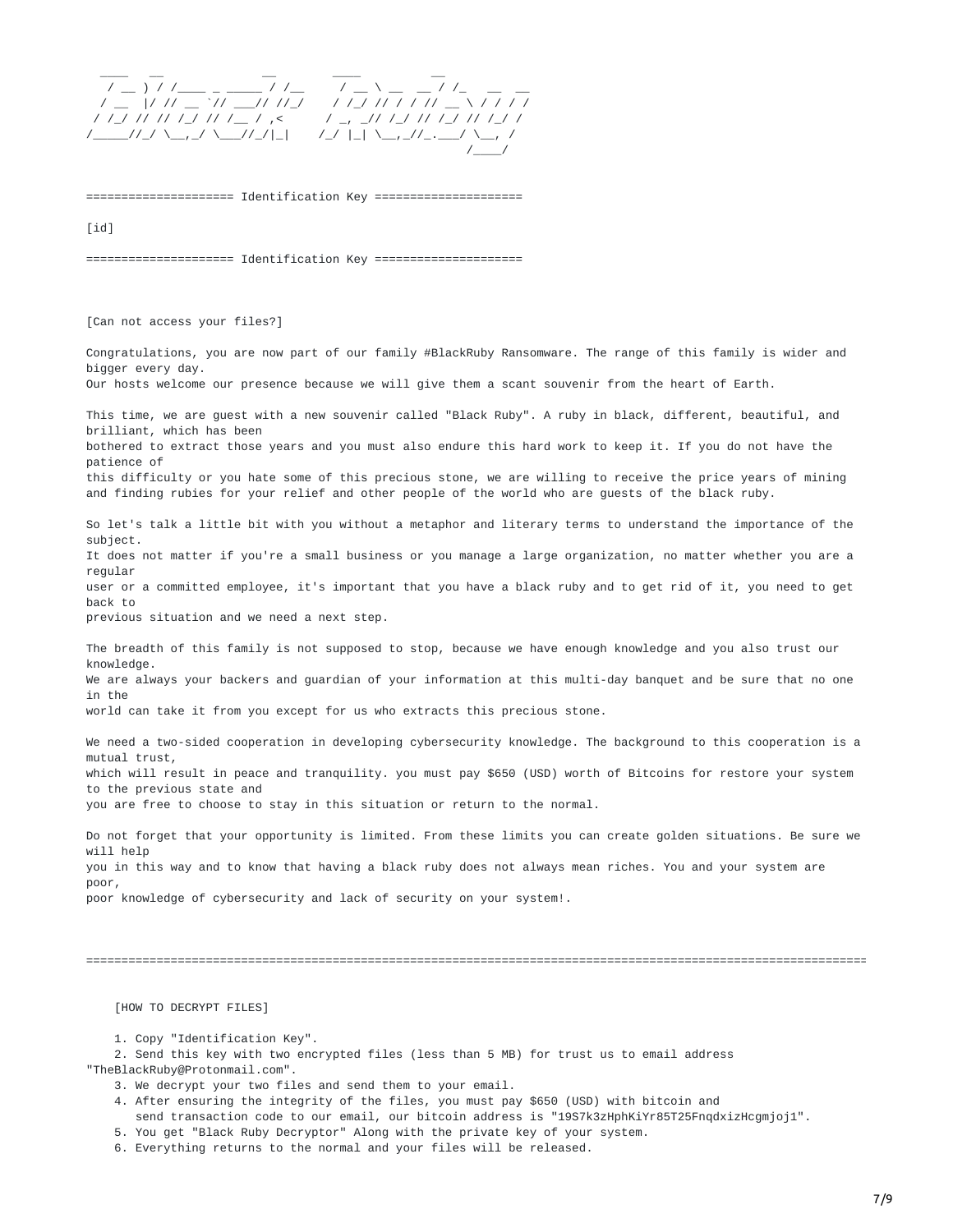[What is encryption?]

Encryption is a reversible modification of information for security reasons but providing full access to it for authorised users. To become an authorised user and keep the modification absolutely reversible (in other words to have a possibility to decrypt your files) you should have an "Personal Identification Key". But not only it. It is required also to have the special decryption software (in your case "Black Ruby Decryptor" software) for safe and complete decryption of all your files and data. [Everything is clear for me but what should I do?] The first step is reading these instructions to the end. Your files have been encrypted with the "Black Ruby Ransomware" software; the instructions ("HOW-TO-DECRYPT-FILES.txt") in the folders with your encrypted files are not viruses, they will help you. After reading this text the most part of people start searching in the Internet the words the "Black Ruby Ransomware" where they find a lot of ideas, recommendation and instructions. It is necessary to realise that we are the ones who closed the lock on your files and we are the only ones who have this secret key to open them. [Have you got advice?] [\*\*\* Any attempts to get back you files with the third-party tools can be fatal for your encrypted files \*\*\*] The most part of the tried-party software change data with the encrypted files to restore it but this cases damage to the files. Finally it will be impossible to decrypt your files. When you make a puzzle but some items are lost, broken or not put in its place - the puzzle items will never match, the same way the third-party software will ruin your files completely and irreversibly. You should realise that any intervention of the third-party software to restore files encrypted with the "Black Ruby Ransomware" software may be fatal for your files.

===============================================================================================================

If you look through this text in the Internet and realise that something is wrong with your files but you do not have any instructions to restore your files, please contact your antivirus support.

#### **Bitcoin Address:**

19S7k3zHphKiYr85T25FnqdxizHcgmjoj1

#### [Lawrence Abrams](https://www.bleepingcomputer.com/author/lawrence-abrams/)

Lawrence Abrams is the owner and Editor in Chief of BleepingComputer.com. Lawrence's area of expertise includes Windows, malware removal, and computer forensics. Lawrence Abrams is a co-author of the Winternals Defragmentation, Recovery, and Administration Field Guide and the technical editor for Rootkits for Dummies.

- [Previous Article](https://www.bleepingcomputer.com/news/cryptocurrency/litecoin-not-monero-is-the-second-most-dominant-dark-web-currency/)
- [Next Article](https://www.bleepingcomputer.com/news/security/dexcrypt-mbrlocker-demands-30-yuan-to-gain-access-to-computer/)

#### <span id="page-7-0"></span>**Comments**



I'm infected what do now